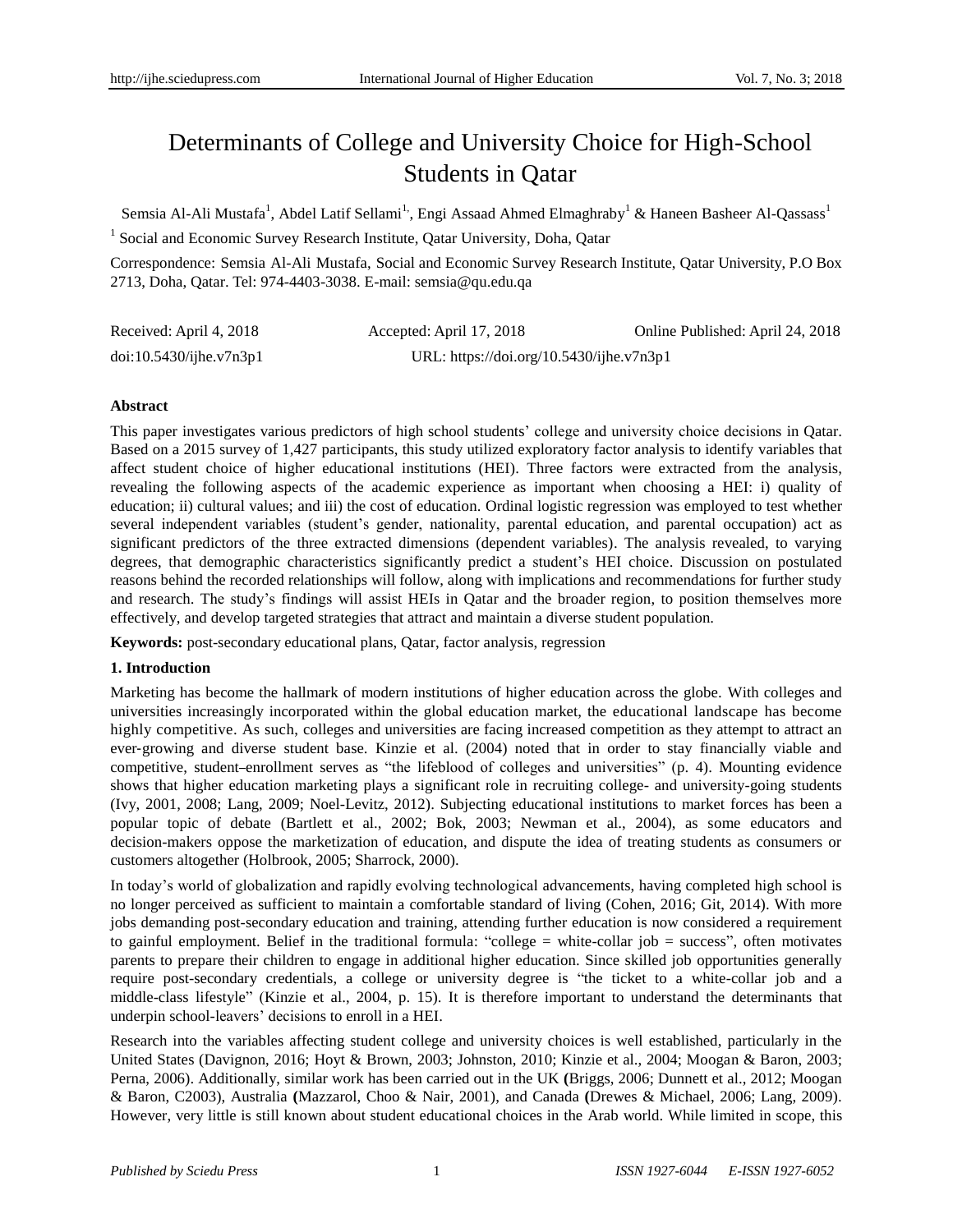study paints a picture of important factors that determine student college or university choice in the context of an Arab country, Qatar, and offers an alternative perspective that may bridge this gap in the literature.

## *1.1 Education in Qatar*

The State of Qatar exhibits an example of a market-driven system of higher education involving a number of rival institutions that actively recruit students. Home to many different nationalities, Qatar is a small Arabian Gulf state with a total population of 2,641.669 in 2017 (Ministry of Development Planning and Statistics, 2018). Estimates indicate that Qatari nationals make up less than 15% of the total population in the country. Abundant carbohydrate resources such as oil and natural gas have provided the nation with incredible wealth and its citizens with economic security for the past few decades, during which time the country has developed a reputation for massive investments in education, research, the arts, and science (Crist & Powell, 2017).

The *Education for a New Era* (EFNE) reform – an initiative designed to overhaul the K-12 education in Qatar – was launched in 2002 (Brewer et al., 2007). Prompting educational institutions to embrace a market-oriented approach to their business activities, the EFNE led to a school system that consists of four types: i) independent schools; ii) international schools; iii) community schools; and iv) private Arabic schools. Qatari students often attend independent schools that are government-funded and gender-segregated, with separate schools for boys and girls, which respects the nation's conservative Muslim values.

The current education market in Qatar has fueled aggressive competition among colleges and universities, who offer various services and facilities to attract prospective students. Qatar University was inaugurated shortly after the independence of the country in 1973. Offering a range of nine Colleges including Arts and Sciences, Business and Economics, Education, Engineering, Health Sciences, Law, Medicine, Pharmacy, and Sharia and Islamic Studies), it is the oldest, largest, and only public university in the country.

Located in the so-called 'Education City', Qatar hosts satellite campuses for other universities, such as Virginia Commonwealth University, Carnegie Mellon University, Georgetown University, Northwestern University, Texas A&M University, Weill Cornell Medical College, University College London, and HEC Paris (which offers executive education programs for mid-career and senior executives). These universities provide the same quality of education, programs and facilities that their main home campuses offer, with similarly high tuition fees.

Founded in 2010, Hamad Bin Khalifa University (HBKU) is a recent addition to the Education City, and a member of the Qatar Foundation for Education, Science, and Community Development. HBKU offers programs in Islamic studies, Humanities and Social Sciences, Science and Engineering, and Law and Public Policy. Other HEIs in Qatar include the Community College of Qatar that offers programs in Business, Computer Science, Humanities and Social Sciences; the College of the North Atlantic that offers programs by the School of Business Studies, the School of Engineering Technology and Industrial Trades, the School of Health Sciences, and the School of Information Technology; Stenden University that hosts-degree programs in Hospitality, Tourism and Management; and the University of Calgary that offers a Nursing program.

# **2. Review of Literature**

Scholarship on the factors that determine student choice of a future institution of higher education has undergone significant changes over the past few decades, due to important educational and societal changes, including demographic and market characteristics, as well as institutional practices (Agrey & Lampadan, 2014; Kinzie et al., 2004; Wiese, Van Heerden & Jordaan, 2010). Many researchers contend that the decision to enroll in further education is a complex process that involves different perspectives and a myriad of factors (Brennan, 2001; Wiese, 1994).

Two distinctly dominant models of choice are identified in the literature, as an attempt to account for the reasons why students choose particular post-secondary institutions: one is based on an economic model, and the other is based on a sociological model (Chatfield, Lee & Chatfield, 2012; Fernandez, 2010; Maringe, 2006; Somers, Haines & Keene, 2006). The economic model stipulates that students would choose a college or university when their choice decisions are associated with perceived costs and benefits (Cabrera & La Nasa, 2000; Paulsen & John, 2002). The sociological model maintains that students' gender, academic ability, socioeconomic status, the school context, and the opinions of significant others are the prime factors that influence their choice of HEI.

In their review of HEI choice models, Krezel and Krezel (2017) noted a set of social factors that influence a student's HEI choice, which fell into three broad types of influences: 1. Student-related characteristics; 2. Institutional factors; and 3. Greater social environment, i.e. the family and peers. Similarly, other research reports that HEI choice decisions are associated with Student characteristics (Goldrick-Rab, 2009; Hoxby & Turner, 2013; Perna & Steele,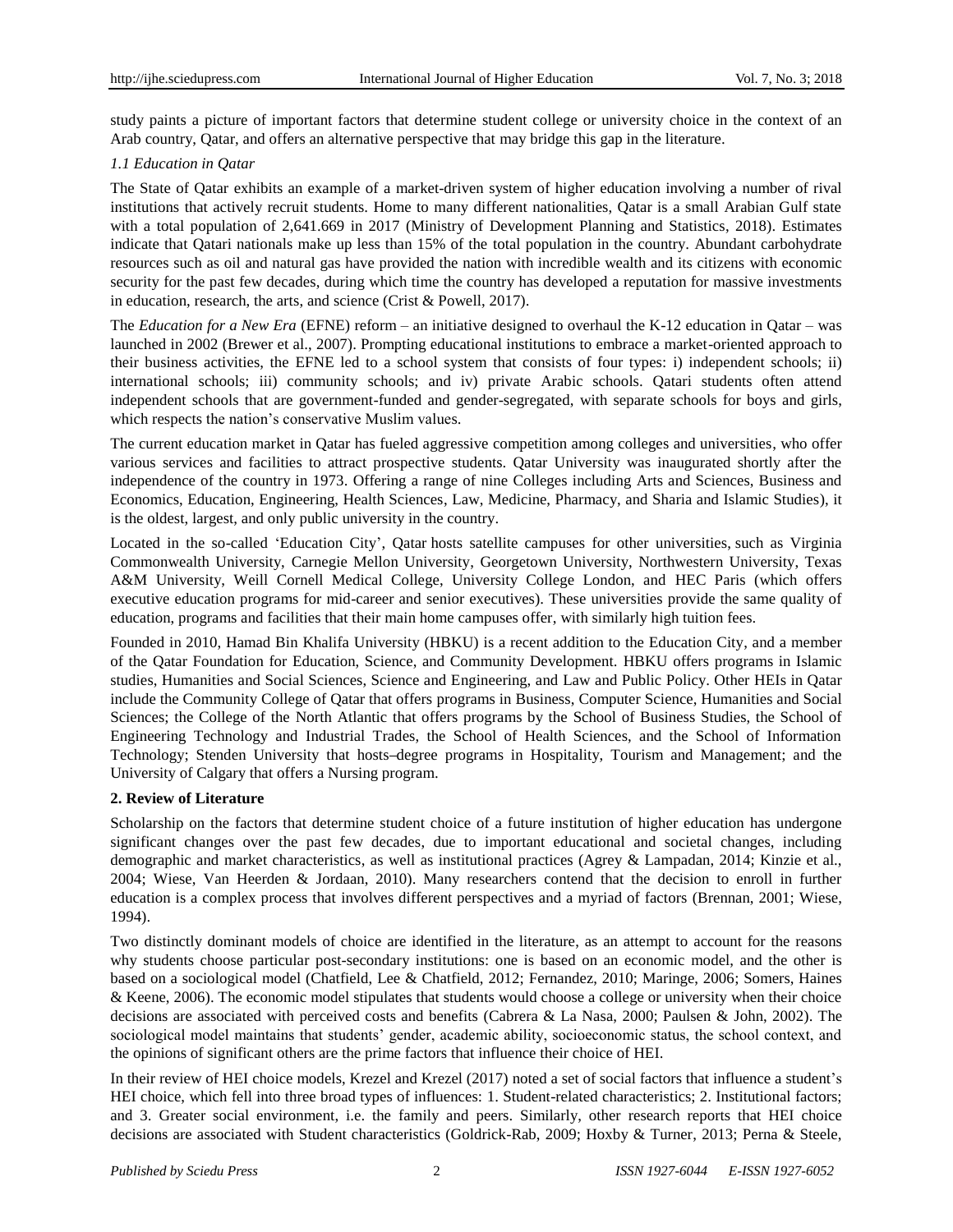2011), Institutional variables (Belasco, 2013; Cabrera & La Nasa, 2001; Kim & Schneider, 2005; Plank & Jordan, 2001), and Cultural influences (Hemsley-Brown, 1999; Lovenheim & Reynolds, 2012; Nora, 2004). Despite the literature on the choice of HEI, it is not clear what the effects of these influences are.

Student characteristics such as race, gender, and socio-economic variables, noting parents' education levels, occupations, incomes (Rouse, 1995; Long, 2004) and academic abilities (Hossler, Braxton & Coopersmith, 1989), are also recognized as influential on students' college/university choices. Other research referring to environmental factors in addition to parental income, considers family size, peer influence, residential area, and the distance from home to school as determinants of college enrollment decisions (Long, 2004; Townsend, 2007).

Institutional influences affecting student college/university choice include the institution's image and academic reputation, especially regarding the quality of courses and teaching (Baksh & Hoyt, 2001), as well as the quality of the institution's academic and recreational facilities (Absher & Crawford, 1996; Price et al., 2003). Research by Lagrosen, Seyyed-Hashemi and Leitner (2004) showed that the courses on offer, internal evaluations, computer facilities, and library resources are important factors that affect the post-secondary choice decisions that students make concerning enrollment in HEI. Other institutional factors included the availability of financial aid, employment opportunities, advertising (Kim, 2004; Van der Klaauw, 2002), the cost of tuition (Joseph & Joseph, 2000), convenience and accessible location (Absher & Crawford, 1996), and availability of programs sought (Yusof et al., 2008).

Research by Chung, Fam & Holdsworth, (2009) reported how social and cultural factors are important predictors that shape the enrollment decisions for college-going students. Other research refers to the impact of significant others, i.e., parents, teachers, and friends who serve as role models, and influence the hopes and aspirations of college goers (Hossler, Braxton & Coopersmith, 1989). In summary, the range of factors that students take into account when choosing a HEI differ in relevance, and vary according to students' social and cultural backgrounds.

## **3. Significance**

Higher education is central to Qatar's effort to build national capacity, and transition into a knowledge-based society (Crist & Powell, 2017). Beyond the key role they play in preparing human capital, HEIs are essential for economic and social progress and prosperity. Within the context of growing concern about the shortage of citizens equipped with the critical skills and competencies needed for the knowledge economy in Qatar, higher education plays a critical role. A distinctly heterogeneous and overwhelmingly foreign-born population in the education system places pressure on the need for more colleges and universities.

This research was motivated by the limited options available to students and their families in the country, particularly those who are not citizens. Whilst Qatari nationals have better access to the nation's only public university, Qatar University, and enjoy preferential enrollment and free tuition, accessing higher education continues to pose a real financial challenge to many, particularly foreign nationals residing in the country, who often resort to bank loans to cover the educational expenses of their children. Consequently, most non-citizen students seeking high quality higher education are left with two options: 1. To obtain a degree overseas, or 2. Obtain their degree at one of the private universities based in Qatar's Education City, and meet the exorbitant tuition fees.

## **4. Research Questions**

The study sought to (i) identify factors that significantly influence high school students' choice of a prospective college or university in Qatar, and (ii) examine the intersection of background characteristics, institutional traits, and socio-cultural variables, and their impact upon students' HEI choice. Concurrently, the study aimed to decipher the disparities reflected in student, institutional, and social and cultural influences.

The study was guided by two main research questions:

- 1) What factors drive students' choices of post-secondary institutions upon graduation in Qatar?
- 2) What background characteristics significantly predict the importance of these factors?

The study hypothesized that student background characteristics i.e. gender, nationality, and parental levels of education and occupation, significantly predicted their choice decisions regarding post-secondary education institutions.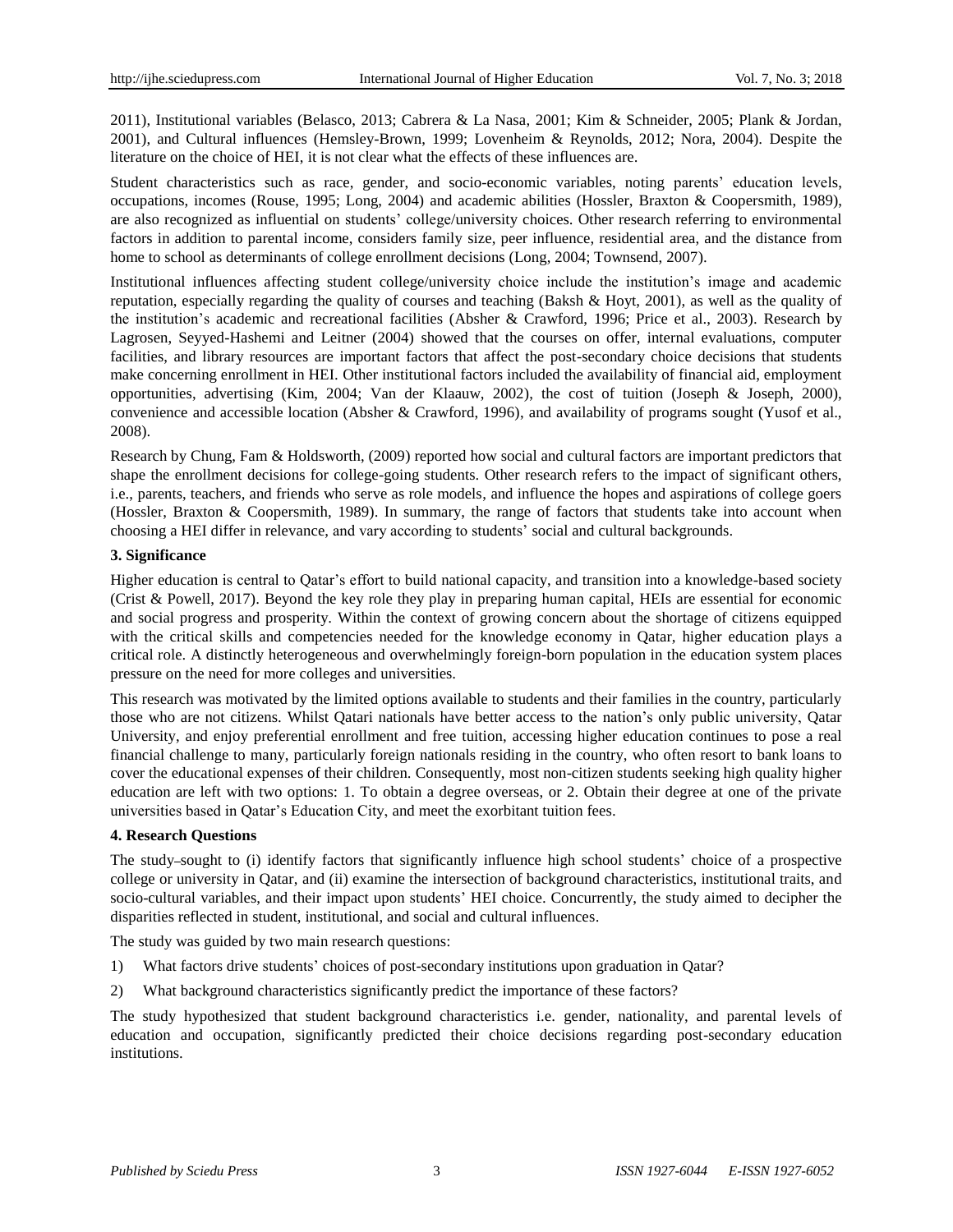## **5. Methodology**

## *5.1 Participants*

The data collected for the study originate from the Qatar University Image Study (QUIS), a nationally representative survey conducted by the Social and Economic Survey Research Institute (SESRI) in November 2015. The QUIS consisted of two surveys administered to high school students and their parents. Due to resource constraints, the present study analyzed only the data on student participants.

The study included students attending  $11<sup>th</sup>$  and  $12<sup>th</sup>$  grades (N=1,427). Of these, 38% (N=461) were Qatari and 62% (N=966) non-Qatari. Amongst Qatari students who participated in the study, 54% were in grade 11 and the remaining 46% were in grade 12. With regard to non-Qatari students, 50% were from each grade. With respect to gender, female students constitute 53% of all respondents. Overall, 84% of Qatari students were enrolled in independent schools while 46% of non-Qatari students were in independent schools, followed by Asian expatriate schools (22%), and international schools (14%). Only 5% of Qatari students attended gender-mixed schools, whereas 41% of non-Qatari students attended gender-mixed school.

# *5.2 Sampling Procedure*

Using information obtained from the Supreme Council of Education (replaced by the Ministry of Education and Higher Education in 2016 as part of a government reorganization), the sampling frame of this survey was developed by SESRI based on the list of all public and private schools operating in Qatar that offer grade 11 and grade 12 education. The sampling frame for the QUIS 2015 was developed by SESRI using school system information provided by the Ministry of Education.

To ensure the proportion of students in each stratum was similar between the frame and the sample, a proportionate sample allocation was utilized. The sample size of this survey was 35 schools with three schools refusing to participate, resulting in 32 surveyed schools. This sample design was taken into account when analyzing the data, to ensure unbiasedness and efficiency of the statistical estimates. Specifically, a weighting variable was created to account for different selection probabilities of students and non-responses. With the above number of completions, the sampling error was calculated to be  $+/- 3.9$  percentage points.

## *5.3 Instrumentation*

A draft questionnaire was developed in English and then translated into Arabic, and researchers fluent in both Arabic and English reviewed the translation for accuracy. Respondents were asked to fill in either the Arabic or English version of the questionnaire. The data needed for the study was collected using paper-and-pencil questionnaires distributed in class. Upon receiving approval from the Internal Review Board at Qatar University, official letters requesting permission to conduct the study were submitted to the relevant schools. Students and their parents/guardians were informed in advance about the purpose of the study, that participation in the survey was voluntary and that all answers would be treated in strict confidentiality. The questionnaire was pre-tested with interviews of 38 students from three randomly selected schools. Based on data collected, field observations and suggestions made by the pretest field team, necessary adjustment were made in the wording and translation of the questionnaire.

## *5.4 Measures*

The dependent variable was captured by responses to the statement "In general, how important is each of the following factors in your choice of where to apply to college/university?" on a three-point Likert scale (1= Very important, 2= Somewhat important, and 3= Not important). The set of items to evaluate included: (a) Lower education cost (e.g., low tuition, fees); (b) Financial aid/scholarship; (c) Quality of academic programs; (d) Quality of professors/ teachers; (e) Quality of student life; (f) Availability of programs/majors I am interested in; (g) Availability of degree programs that offer good job opportunities; (h) Prestige of the university/ college; (i) Recognition of the degrees in other countries (accreditation); (j) Instruction in Arabic; (k) Instruction in English; (l) Separate campuses for male and female students; (m); Easy admissions criteria; (n) Campus environment is conducive to my culture/values; (o) Family member(s) attending/attended the college/ university; (p) Friends plan to attend the college/university; (q) Size of the college/university campus; and (r) Total number of students.

Based on the factor analysis, three dimensions were extracted: 1. Quality of education; 2. Cultural values, and 3. Cost of education, which were used as the dependent variables in the analysis. Details of the factor analysis will be further discussed in the Results section.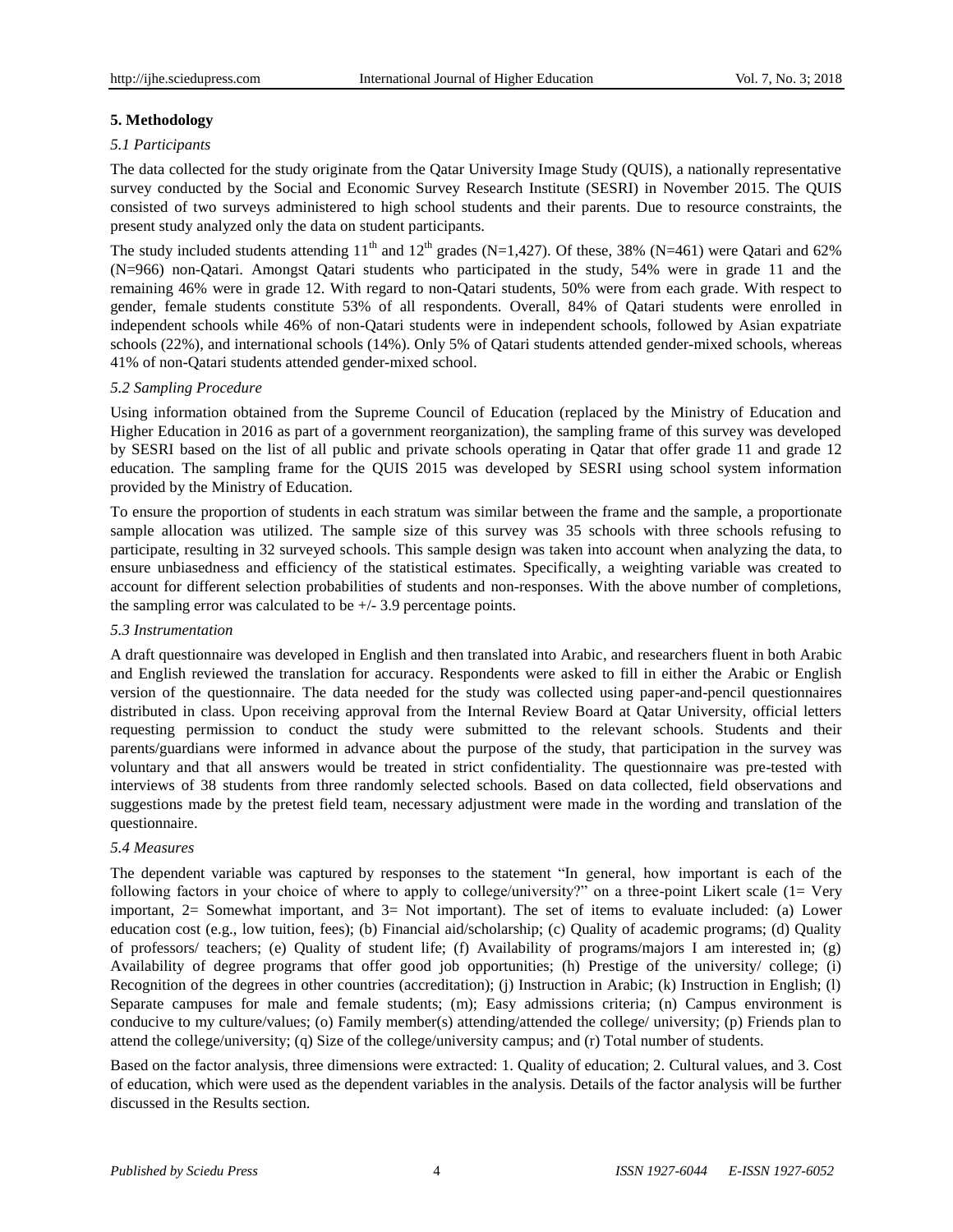*Independent Variables*: Five independent variables were employed in this study: gender, nationality, parents' highest level of education, father's occupation and mother's occupation.

*Gender*. The gender variable was dichotomized into 0= Female and 1= Male.

*Nationality*. Given the specific demographic composition of the population in Qatar, student's nationality was deemed as an important predictor of higher education choices. Accordingly, it was dichotomized into two subpopulations: non-Qatari (0) and Qatari (1).

*Parental highest level of education*. This variable consisted of four categories: 1= Less than high school, 2= Completed grade 12 or higher, 3= Diploma/associate degree after high school, and 4= Completed university degree. Level of parental education was initially recorded separately for fathers and mothers, but was later merged into a single variable so that the highest level of education of either parent is recorded.

*Father's occupation and mother's occupation*. Father's occupation was recorded in an open-ended item, and accordingly recoded into following categories: 1= Currently not working/retired, 3= Armed forces/police, 4= Clerk, 5= Professional, 6= Legislator. Mother's occupation was similarly coded, with the exception of category 1 (coded as Housewife/currently not working/retired), and there was no category 3 (armed forces/police). Unlike education, it would have been difficult to recode occupation into a single variable, for two reasons: a) there was a sizeable number of fathers in the army/police, unlike the mothers, and b) overwhelming majority of mothers were reported to be housewives, hence merging the two into a single category would have been misleading.

## **6. Results**

The study only focused on the responses of those students who reported they planned to apply to college/university upon graduation from high school. All statistical analyses were carried out in Stata 14 using weighted data.

## *6.1 Factor Analysis*

Exploratory factor analysis (EFA) was used to narrow down the list of 18 items to a smaller number of variables. This was done to simplify the interpretation and identify variables in order to create factor scores to be used later in regression analyses. The factorability of the 18 items was examined, and several well-recognized criteria for the factorability of a correlation were used. It was then observed that all items correlated at least .3 with at least one other item, suggesting reasonable factorability. The Kaiser-Meyer-Olkin (KMO) measure of sampling adequacy was .77, above the commonly recommended value of .65, and Bartlett's test of sphericity was significant ( $\chi$ 2 (153) = 4070.611, p <.001). Hence, factorability was assumed and it was deemed appropriate to proceed with factor analysis (Field, 2009).

Since the model consisted of variables on an ordinal (Likert) scale, the standard methods of performing factor analysis, which assume that variables are continuous, were not appropriate. Instead, factor analysis was performed using a polychoric correlation matrix, with an orthogonal rotation of the factors, thereby assuming that factors are not correlated with each other. Factor analysis revealed three factors with eigenvalues above 1.0 (Costello & Osborne, 2005), explaining 79% of total variance, which was confirmed using a scree test.

After culling three items with low item-total correlations, 15 items were retained, with communalities .3 or higher, confirming that each item shared sufficient common variance with other items within each factor. Given these overall indicators, three factors were retained, with eight items assessing quality of education (.65), five cultural values (.71) and two items assessing the cost of education (.61).

Composite scores were created for each of the three factors, based on the mean of the items that had their primary loadings on each factor. Higher scores indicated greater importance of each of the factors in choosing a college/university. Scores for the three factors were subsequently used in multiple logistic regression analysis.

## *6.2 Regression*

Ordinal logistic regression was performed to estimate the relationship between each of the three factors in choosing a college/university and students' gender, nationality, parental education father's and mother's occupation. It allowed us to estimate the association between each predictor (independent) and the outcome (dependent) variable, controlling for all other predictors.

## 6.2.1 Factor 1: Quality of Education

Two variables predicted the quality of education as an important factor in choosing a HEI: gender and parents' highest education level. Namely, respondents having at least one parent with a university degree had significantly higher odds to agree that the quality of education is an important factor ( $OR = 2.06$ ,  $95\%$  CI: 1.32, 3.23), versus those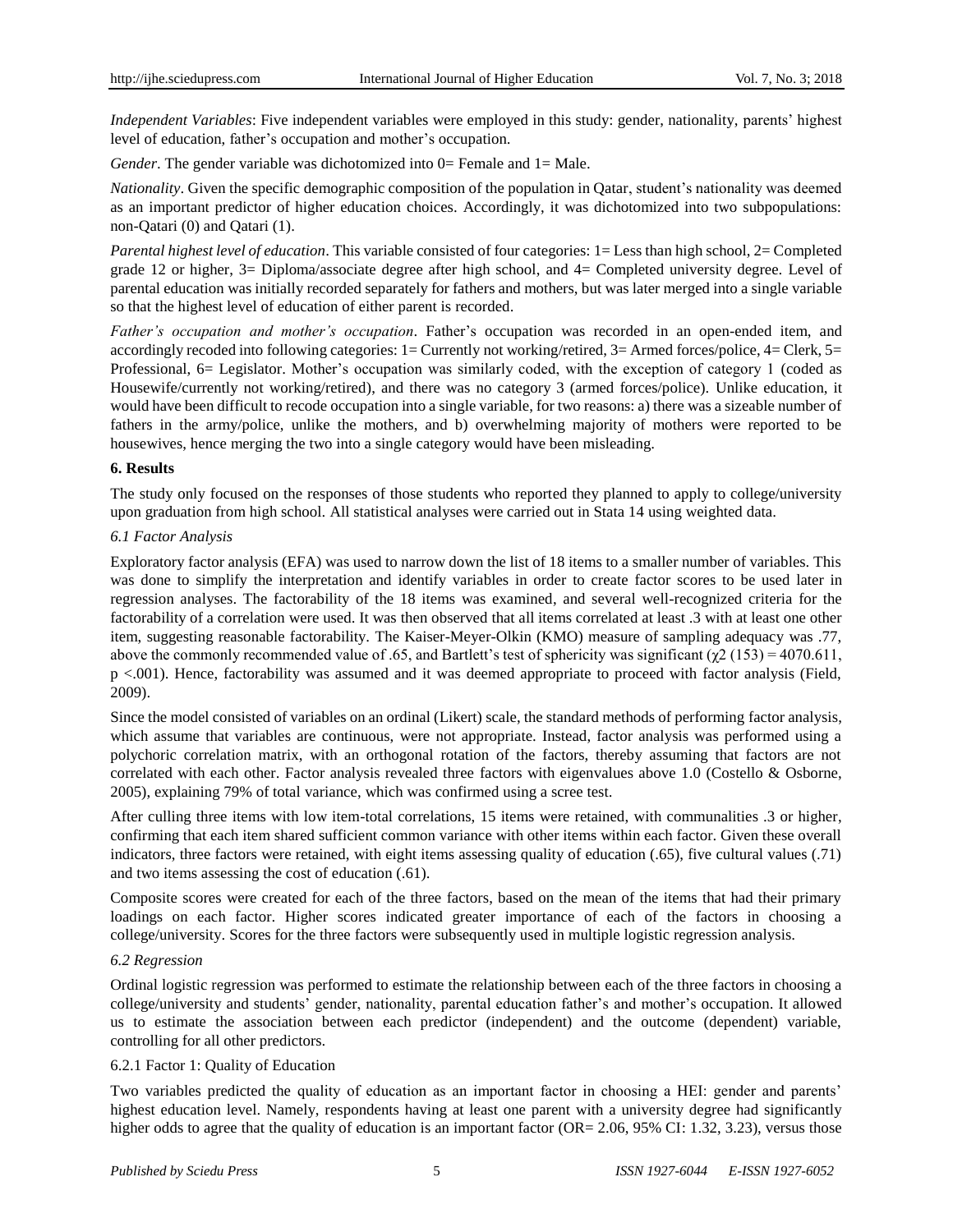whose parents had lower than high school degree. Likewise, male respondents had significantly lower odds of reporting the quality of education as an important factor (OR=  $.77,95\%$  CI: 0.61, 0.96), compared to females (Table 1).

Table 1. Ordinal logistic regression for Factor 1 (Quality of education) (N=1,021)

| <b>Variables</b>                                          | $OR$ (SE)  | 95% CI        | Prob. |
|-----------------------------------------------------------|------------|---------------|-------|
| <b>Gender</b>                                             |            |               |       |
| Male                                                      | 0.77(0.9)  | $0.61 - 0.96$ | 0.02  |
| <b>Nationality</b>                                        |            |               |       |
| Qatari                                                    | 0.90(0.12) | $0.68 - 1.18$ | 0.44  |
| Parents' highest education (lower than HS ref.)           |            |               |       |
| Completed 12 grades or higher                             | 1.44(0.36) | 0.88-2.34     | 0.15  |
| Diploma/associate degree after HS                         | 1.29(0.32) | $0.79 - 2.11$ | 0.31  |
| Completed university degree                               | 2.06(0.47) | 1.32-3.23     | 0.002 |
| <b>Father's occupation (senior officer, manager ref.)</b> |            |               |       |
| Currently not working/retired                             | 1.35(0.35) | $0.82 - 2.23$ | 0.24  |
| Armed forces/police                                       | 0.95(0.24) | $0.58 - 1.54$ | 0.83  |
| Clerk (secretary, cashier, office assistant)              | 1.12(0.22) | $0.76 - 1.65$ | 0.58  |
| Professional (engineer, doctor, lawyer)                   | 1.05(0.15) | $0.79 - 1.40$ | 0.73  |
| Mother's occupation (senior officer, manager ref.)        |            |               |       |
| Housewife/currently not working/retired                   | 1.38(0.35) | $0.83 - 2.28$ | 0.21  |
| Clerk (secretary, cashier, office assistant)              | 1.27(0.40) | $0.68 - 2.37$ | 0.45  |
| Professional (engineer, doctor, lawyer)                   | 1.39(0.38) | 0.82-2.36     | 0.23  |

6.2.2 Factor 2: Cultural Values

Different demographic determinants were associated with considering cultural values as important in the choice of a HEI. Qatari respondents had significantly higher odds of reporting it as an important factor (OR: 3.47, 95% CI: 2.63, 4.59), as well as respondents whose fathers were in the armed forces or police (OR: 2.33, 95% CI: 1.48, 3.69) versus those whose fathers were in managerial and legislative occupations. Likewise, respondents whose mothers were housewives or unemployed had higher odds of reporting cultural values as important (OR: 1.75, 95% CI: 1.06, 2.89). Male respondents had marginally lower odds (OR: .81, 95% CI: 0.65, 1.01), as well as respondents with a least one parent holding a post-high school diploma degree (OR: .37, 95% CI: 0.23, 0.58), or a completed university degree (OR: 0.42, 95% CI: 0.27, 0.64), compared to those whose parents had lower than high school education (Table 2).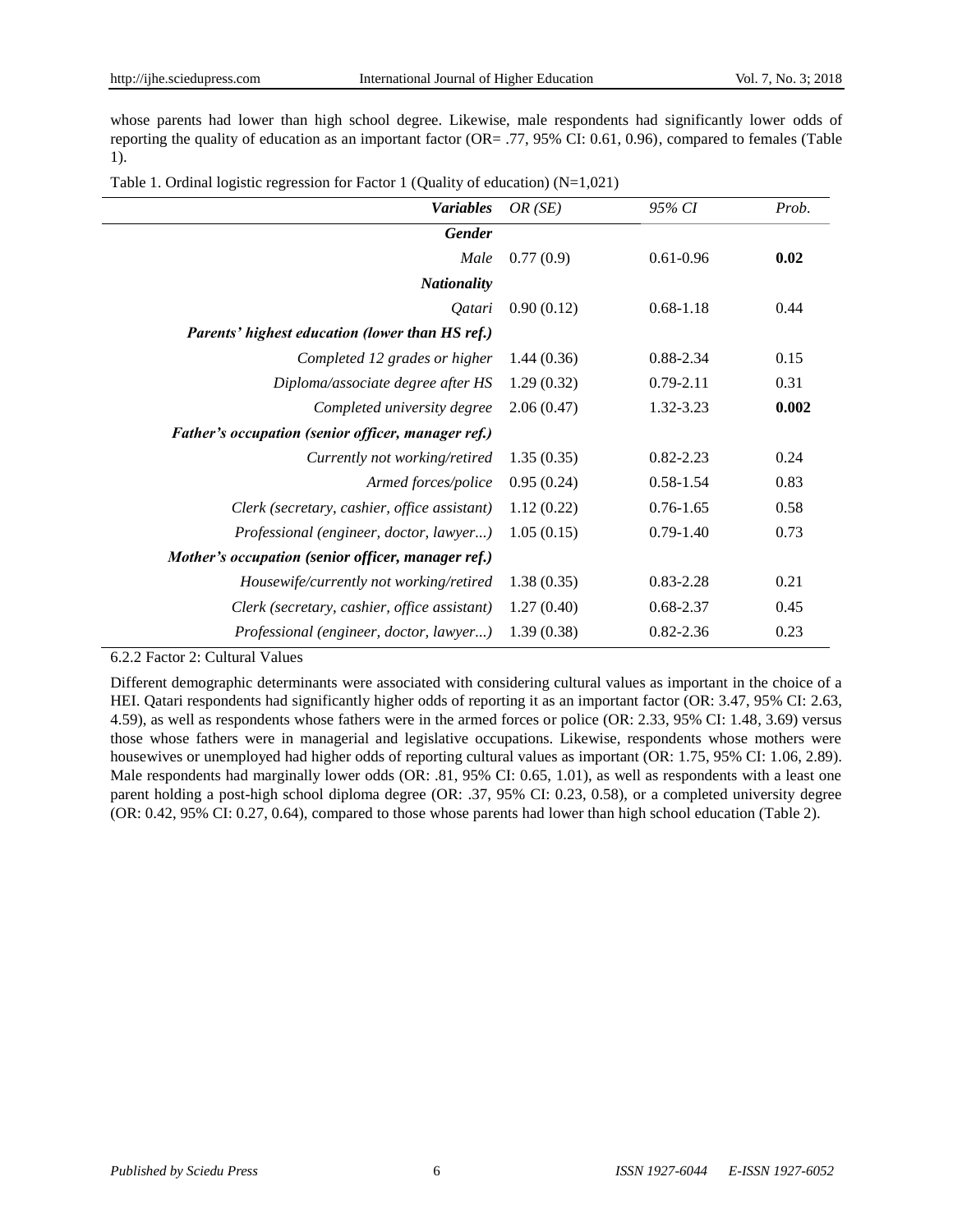| Table 2. Ordinal logistic regression for Factor 2 (Cultural values) $(N=1,025)$ |
|---------------------------------------------------------------------------------|
|---------------------------------------------------------------------------------|

| <b>Variables</b>                                   | $OR$ (SE)  | 95% CI        | Prob. |
|----------------------------------------------------|------------|---------------|-------|
| <b>Gender</b>                                      |            |               |       |
| Male                                               | 0.81(0.9)  | $0.65 - 1.01$ | 0.05  |
| <b>Nationality</b>                                 |            |               |       |
| <i>Oatari</i>                                      | 3.47(0.49) | 2.63-4.59     | 0.000 |
| Parents' highest education (lower than HS ref.)    |            |               |       |
| Completed 12 grades or higher                      | 0.81(0.19) | $0.51 - 1.29$ | 0.38  |
| Diploma/associate degree after HS                  | 0.37(0.09) | $0.23 - 0.58$ | 0.000 |
| Completed university degree                        | 0.42(0.09) | $0.27 - 0.64$ | 0.000 |
| Father's occupation (senior officer, manager ref.) |            |               |       |
| Currently not working/retired                      | 1.48(0.35) | 0.93-2.34     | 0.09  |
| Armed forces/police                                | 2.33(0.55) | 1.48-3.69     | 0.000 |
| Clerk (secretary, cashier, office assistant)       | 1.14(0.23) | $0.77 - 1.67$ | 0.51  |
| Professional (engineer, doctor, lawyer)            | 1.03(0.15) | $0.77 - 1.37$ | 0.86  |
| Mother's occupation (senior officer, manager ref.) |            |               |       |
| Housewife/currently not working/retired            | 1.75(0.45) | 1.06-2.89     | 0.03  |
| Clerk (secretary, cashier, office assistant)       | 1.69(0.53) | $0.91 - 3.13$ | 0.09  |
| Professional (engineer, doctor, lawyer)            | 1.60(0.43) | 0.94-2.71     | 0.08  |

6.2.3 Factor 3: Cost of Education

Male respondents had higher odds in agreeing that cost of education is an important factor (OR: 1.85, 95% CI: 1.47, 2.31), as well as those whose fathers were in the armed forces or police (OR: 2.21, 95% CI: 1.37, 3.57), and those in professional occupations (OR: 1.39, 95% CI: 1.04, 1.85).

On the other hand, Qatari respondents had lower odds of agreeing that cost of education is an important factor (OR: 0.34, 95% CI: 0.25, 0.45). Respondents with at least one parent having a post-high school diploma or associate degree (OR: 0.59, 95% CI: 0.37, 0.96) and those with a completed university degree (OR: 0.49, 95% CI: 0.32, 0.75) also had lower odds of considering cost of education as an important factor (Table 3).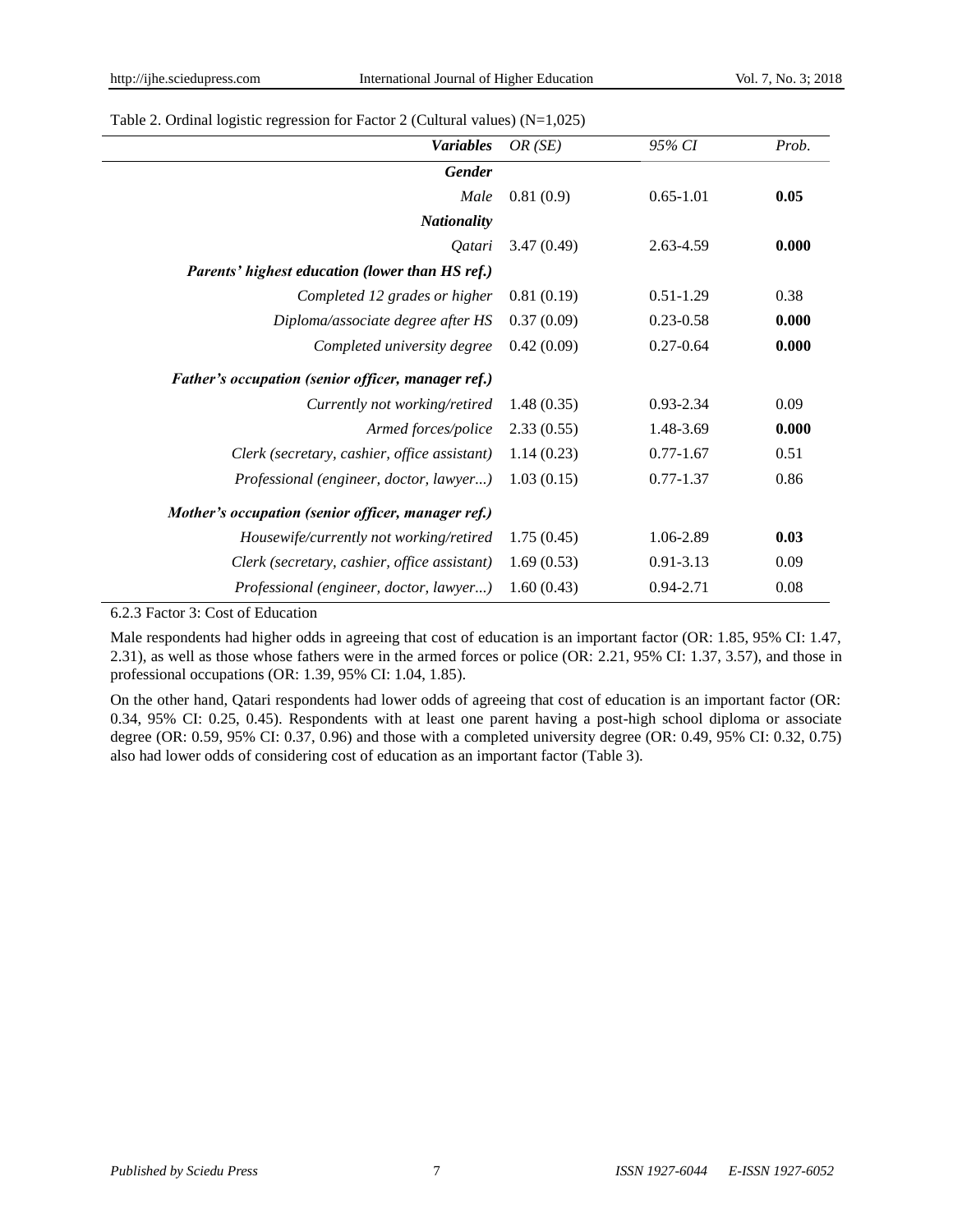## Table 3. Ordinal logistic regression for Factor 3 (Cost of education)  $(N=1,049)$

| <b>Variables</b>                                   | $OR$ (SE)  | 95% CI        | Prob. |
|----------------------------------------------------|------------|---------------|-------|
| <b>Gender</b>                                      |            |               |       |
| Male                                               | 1.85(0.21) | 1.47-2.31     | 0.000 |
| <b>Nationality</b>                                 |            |               |       |
| Qatari                                             | 0.34(0.05) | $0.25 - 0.45$ | 0.000 |
| Parents' highest education (lower than HS ref.)    |            |               |       |
| Completed 12 grades or higher                      | 0.76(0.18) | $0.47 - 1.22$ | 0.26  |
| Diploma/associate degree after HS                  | 0.59(0.14) | $0.37 - 0.96$ | 0.03  |
| Completed university degree                        | 0.49(0.11) | $0.32 - 0.75$ | 0.001 |
| Father's occupation (senior officer, manager ref.) |            |               |       |
| Currently not working/retired                      | 1.29(0.33) | $0.79 - 2.14$ | 0.30  |
| Armed forces/police                                | 2.21(0.54) | 1.37-3.57     | 0.001 |
| Clerk (secretary, cashier, office assistant)       | 1.37(0.27) | $0.93 - 2.00$ | 0.11  |
| Professional (engineer, doctor, lawyer)            | 1.39(0.20) | 1.04-1.85     | 0.03  |
| Mother's occupation (senior officer, manager ref.) |            |               |       |
| Housewife/currently not working/retired            | 0.81(0.21) | $0.48 - 1.36$ | 0.43  |
| Clerk (secretary, cashier, office assistant)       | 0.82(0.27) | $0.43 - 1.57$ | 0.56  |
| Professional (engineer, doctor, lawyer)            | 1.07(0.29) | $0.62 - 1.83$ | 0.82  |
|                                                    |            |               |       |

## **7. Discussion**

Data analysis revealed a range of influences that shape the post-secondary educational paths young adolescents aspire to in Qatar. Three main aspects of HEI experience were identified as predictors of student choices: quality of education, cultural values, and cost of education. The results further demonstrate that these three influences intersect, to varying degrees, with a range of individual attributes, including gender and nationality. Student household characteristics, specifically parent education and parent occupation, were also found to be important predictors of the choices students make.

## *7.1 Quality of Education*

Past studies investigating the college/university selection process generally show that gender is a significant source of influence in the choice decisions of students, and gender gaps have been found to affect male and female student choice and aspiration for college/university enrollment (Ceja, 2001; Cho et al., 2008; Perez & McDonough, 2008). The study findings support those studies, and indicate a significant and positive correlation between student gender and determinants of college/university choice. More specifically, student gender appears to be strongly associated with perceptions of quality in higher education, mirroring recent research by Akareem and Hossain (2016). As was expected, female students tend to report the quality of education as a determinant of choice more than males do.

Another important variable that is associated with perceptions of education quality, and that remains a salient college/university choice determinant, is parental education. The study results indicate that students with highly educated parents were significantly more likely to value quality of education. These results echo the findings noted in past research on the influence parents wield on their children's education. For example, Cabrera and La Nasa (2001), Ceja (2006), and Hamrick and Stage (2004) contend that parental education is a key predictor of students' future educational paths. Other documented research confirms that the role of parents – viewed along with other family members and teachers as significant others – is of central importance to the choices students make (Bers & Galowich, 2002; Ceja, 2004; Hossler, Schmit, & Vesper, 1999). Overall, of the different parental variables discussed in past research, parents' level of education is generally acknowledged as having the greatest potential to impact student choice of a college/university (Chenoweth & Galliher, 2004; Dubow, Boxer & Huesmann, 2009).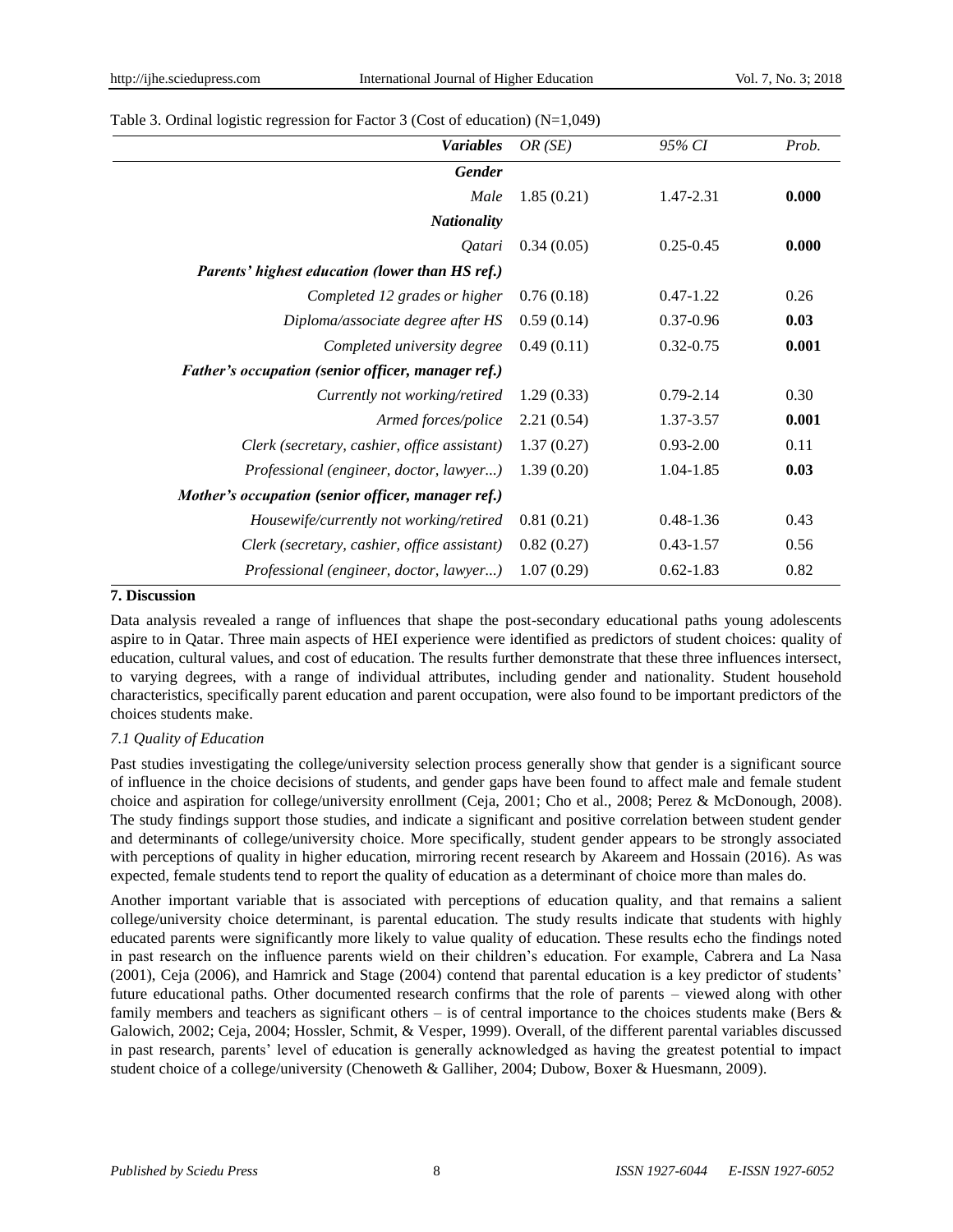# *7.2 Cultural Values*

The study findings are in line with previous research that confirms the impact of cultural beliefs on high school students' choice decisions for enrollment in a college/university. Social and cultural influences have been identified in the literature as important predictors of student enrollment choices and comprise institution and student related factors, along with the larger social environment, including the family, peers and other important reference groups (Lovenheim & Reynolds, 2012; Veloutsou, Lewis & Paton, 2004).

The study results further indicate a gender gap that shapes students' views of the role of culture as a predictor of their HEI choice decisions, with females significantly more likely to report cultural values as a main driver that influences their decisions. Research carried out by Van der Vleuten et al. (2016) highlights the role of cultural beliefs, referring to persistent gender gaps in students' educational choices, which are associated with gender-based stereotypes: for example, males tend to opt for science-oriented subjects while females tend to choose non-science subjects. Other work done by Moogan and Baron (2003) similarly showed that females tend to be more anxious about moving away from home as compared to males.

Student's nationality emerged as an important driver of the choices they make regarding their post-secondary education plans. Qatari students reported culture as a predictor of their enrollment choices more frequently than their non-Qatari counterparts did, and were more likely to find cultural norms to be a significant determinant of higher education enrollment choices. These findings need to be interpreted against the backdrop of the local culture in Qatar.

It may be argued that Qatari students tend to prefer attending Qatar's public national institution of higher education, Qatar University, as it best reflects their cultural norms. Qatar University adopts a gender-segregated policy across all of its colleges. Gender is an important determinant of school choice in Qatar, as is evident from the existence of single sex schooling at all levels of public education. The study's results may also be understood in light of the key role that the Arabic language and (Islamic) religion play. In particular, in Qatar and the broader Arabian Gulf region (GCC), Arabic and Islamic studies (Sharia'h) are indisputably regarded as important and necessary at different levels of education (Karmani, 2011; Rostron, 2009).

Whether student responses imply that the subjects of Arabic and Islamic studies are key drivers when Qatari students and their families choose a college/university for their children remains to be seen. It would also be interesting to see whether and how the perceived threat of English language teaching to Arabic and/or Islam that Hudson (2013) and Solloway (2016) refer to actually influences decisions regarding student educational paths. For Charise (2007), the teaching of English in the GCC countries is "an ideological burden which cannot be dismissed as benign nor regarded as any less palpable than the explicit religiosity of Arabic in the Islamic context" (p. 10).

Equally important are parental characteristics that bear upon students' reports regarding their college/university choices, namely parental education and occupation. Firstly, students with parents holding a lower than high school degree appeared to be significantly more like to report cultural values as an important driver of their choice decision, compared to those whose parents attained higher education. A substantial body of research provides evidence of the relationship between parents' education level and their children's educational aspiration. Rockwell (2011) and Smoke (2013), for instance, concluded that children's decisions to attend college are primarily influenced by their parents' education level and children of highly educated parents are often under pressure to attend college to meet their parents' expectations.

Secondly, the results suggest that students whose fathers were in the armed forces or police were significantly more likely to report the importance of cultural values in the choices they make, compared to those whose fathers engage in managerial or legislative professions. Students whose mothers were housewives or unemployed tend to also consider cultural values as important drivers of their educational choices, compared to those whose mothers were in managerial or legislative occupations. Previous research by McDonough (1997) reveals the support parents provide is a form of cultural capital.

# *7.3 Cost of Education*

The results attained from this study also reveal the cost of education as a major factor in students' choice decisions. Alongside a HEI's academic reputation, the cost of tuition and career prospects are the top deciding factors for where students choose to attend college or university (Holdsworth & Nind, 2006; Maringe, 2006). Research bears evidence of the strong influence of the perceived cost of tuition on students' HEI choice and enrollment decisions: students often weigh the choices they make against tuition charges (Goldrick-Rab & Pfeffer, 2009; Hoxby & Turner, 2013).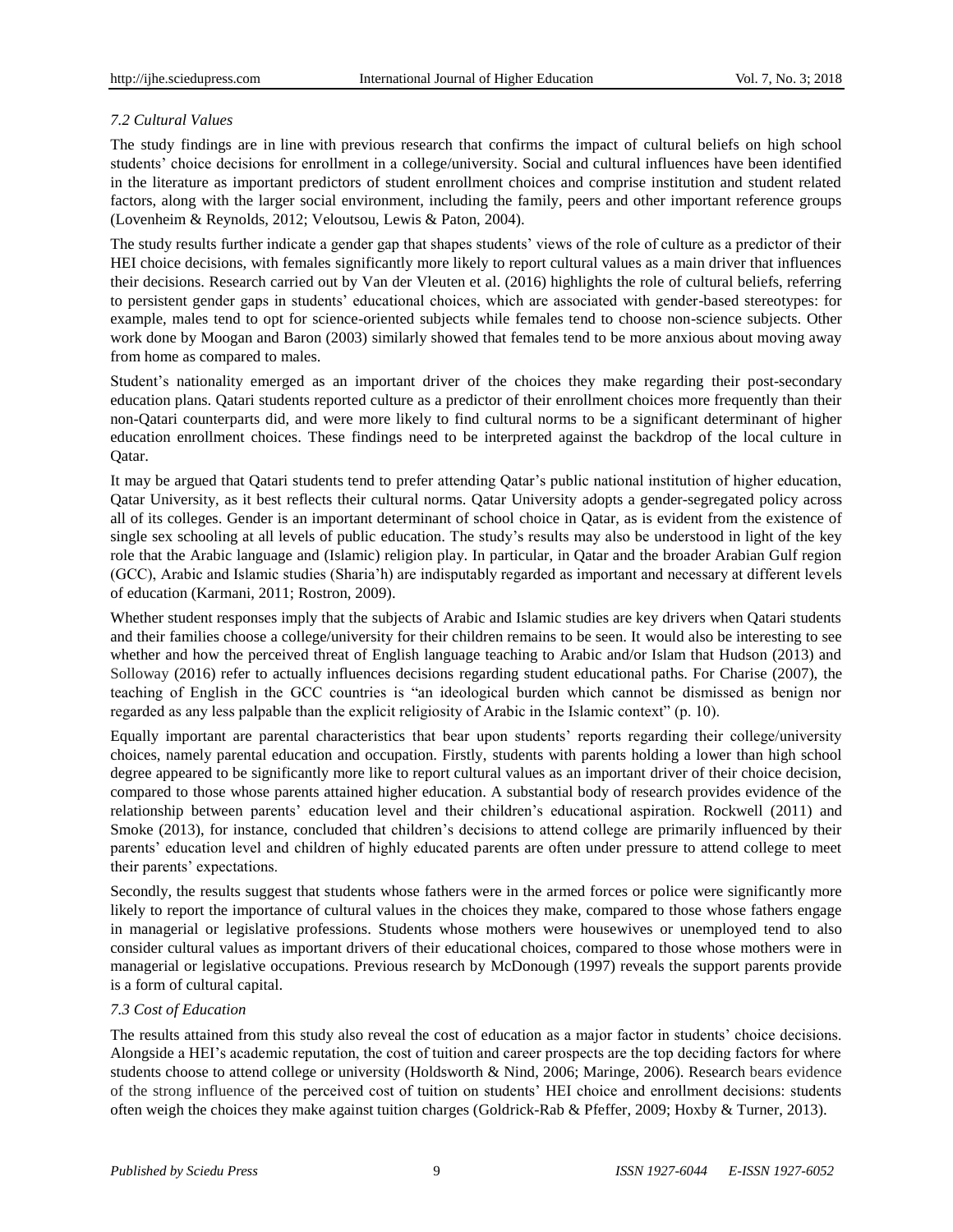The study found that the relationship between gender and the cost of education as a determinant of their choice decisions was only applicable in the case of male students. The data revealed that male students were significantly more likely to agree that tuition fees are an important determinant of the choice they make, as compared to their female counterparts. This contrasts the results from past research, which indicate that the cost of attendance is the main reason students – regardless of their gender – forgo first-choice colleges and universities. However, it is important to analyze this finding in light of the local context and societal norms. Male students are more likely to be expected to find meaningful employment at a young age, and to support their families. Since the responsibility of being the main breadwinner is generally not placed on females, their education is more likely to be supported by the family, which could be one of the reasons why cost is not mentioned as frequently as a concern.

Nationality emerged as another important factor that influences students' views of the cost of education. Namely, non-Qatari students were significantly more likely to report the cost of tuition as a key determinant in their choice of college/university. These results may be interpreted in light of the education market, as well as the differences in entitlements and benefits that Qatari and non-Qatari employees in the country enjoy.

Qatar is home to the most expensive private non-profit universities in the Arab region, with an average annual tuition cost of \$50,000 per year compared to \$31,231 in the United States (Wheeler, 2015). Therefore, higher education in Qatar entails real financial burdens for many residents who often resort to bank loans to cover their children's educational expenses and struggle paying them back; other students leave the country to seek degrees overseas (Kamel & Qazi, 2015). While Qatari nationals can attend the nation's only public university (Qatar University) at no cost, as well as obtained fully funded scholarships for studies abroad, long-term residents living in the country have to either pay if admitted to the public university, or pay the much steeper fees to attend one of the private universities in the Education City. Alternatively, many parents opt to send their children back to their country of origin to complete higher education, where the tuition fees are more affordable.

Considering the impact of parental variables on respondents' views of the cost of education as a predictor of college/university choice decisions, this study's data yielded mixed results. It is clear that respondents with at least one parent holding a post-high school or higher degree were less likely to report the cost of education as an important factor that shapes college/university attendance choices, compared to respondents with parents having only high school or lower level education. This could imply that parents who are more highly educated emphasize the importance of their children's education, and are therefore willing to invest more in it.

Respondents whose fathers work in the armed forces or the police were highly likely to report the cost of education as an important choice predictor, more than those whose fathers engage in managerial or legislative professions. Here the peculiar socio-economic context of Qatar and the broader Middle East region must be noted, where those working in the security forces tend to be lower educated and earn lower incomes. Particularly in Qatar, due to the small citizen population, the majority of lower and mid-level positions in the army and police are staffed with residents coming from less developed countries of the region (such as Yemen, Sudan, Pakistan, and Iran). In that light, it becomes evident why cost of education would surface as an important factor for the respondents when making their choice for college/university. Another possible explanation that can account for observations above may be attributed to inadequate knowledge, or even lack of awareness, regarding college prices across national and socio-economic status groups, leading to erroneous reports of the importance of cost as a factor in choosing a higher education institution. These results corroborate similar findings reported in other studies prior work by (McDonough & Calderone, 2006).

## **8. Conclusion and Recommendations**

The purpose of this study was twofold: i) to investigate the factors that drive high school students' HEI choices in Qatar, and ii) to analyze whether and to what extent different demographic characteristics can predict the importance of those factors. Results provided evidence that quality of education, cultural values, and cost of education are important determinants and were predicted, to varying degrees, by student's gender, nationality, parental education and occupation. Findings of the study provide valuable insights for policymakers and educators in Qatar. The results call attention to the need for supporting student choices, therefore school counseling can play a key role in providing guidance for students, beginning at the preparatory school level. As growing numbers of Qatar's pre-college youth plan to enter tertiary education, it is incumbent that schools engage in preparing students for their post-secondary educational plans. Understanding the varying levels of importance that different student demographic subgroups place on certain enrollment factors is key to tailoring the approach. Student counselors can play an important role in assisting students to make the right choice decisions regarding their future enrollment in HEIs, as counseling can provide insights into the barriers, perceived or real, that may impede students' choice decisions. The onus also rests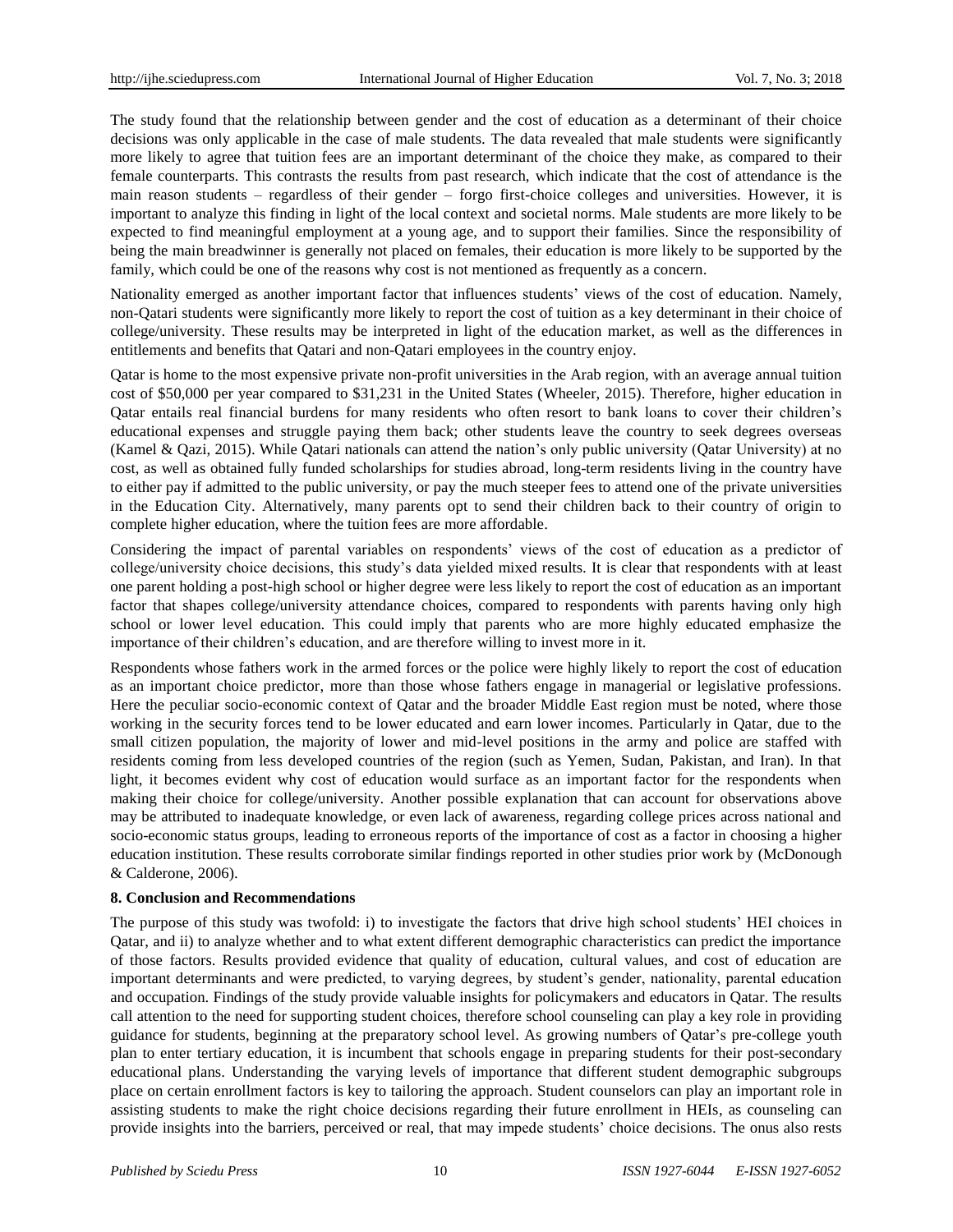with families, and student counseling would need to combine parental involvement in children's plans regarding how and when to make their choices towards post-secondary pathways. This is particularly important in cases where parents themselves have lower education levels and place inadequate emphasis on their children's further education. Where possible, availability of financial aid and scholarships should be made more visible, so that students who perceive cost as a hurdle are made aware of potential funding options. Overall, there should be greater and more transparent information on challenges and opportunities for college/university education, including presentations, tutorials, seminars, and school teaching staff-student meetings to enable students to choose courses, programs and HEIs offering what is most important and pertinent to them.

## *8.1 Limitations*

Whilst this study used the questionnaire as a data collection technique, it could have been enhanced with additional information. Using a qualitative method would be useful to complement the survey data and hence provide a richer and more robust set of data. This would help to capture more meaningful perspectives of participants ,and enrich the quality and depth of the data. Another limitation of our study is its focus on a sample that is constrained by traits specific to the Arabian Gulf and that may not be representative of other populations with different socio-economic characteristics.

#### *8.2 Future Research*

There is need for future research to identify in-depth the developmental trends and determine variable patterns of young adolescents over the high school years. Moreover, since most studies solicit only student opinion, it is of particular importance to also attend to the potential influences of significant others and particularly examine parents' perspective in order to compare similarities and differences in judgements. This study would therefore benefit from also including parents and/or teachers to obtain an alternative perspective and provide a more comprehensive picture of what factors influence students' higher education enrollment decisions and the range of options available to them.

#### **Acknowledgments**

This work was supported by the Social and Economic Survey Research Institute, at Qatar University. The authors would like to thank all the students who took part in the 2015 Qatar University Image Study. The authors would also like to thank Dr. Abdoulaye Diop, Dr. Nizam Khan, Dr. Elmogeira Elawad, and Mr. Isam Mohamed Abdelhameed, Samah Ahmed in giving so generously of their time at various stages of the data collection and entry.

#### **References**

- Absher, K. & Crawford, G. (1996). Marketing the community college starts with understanding students' perspectives. *Community College Review, 23*(4), 59-67. <https://doi.org/10.1177/009155219602300406>
- Agrey, L. & Lampadan, N. (2014). Determinant factors contributing to student choice in selecting a university. *Journal of Education and Human Development, 3*(2), 391-404.
- Baksh, A., & Hoyt, J. E. (2001). The effect of academic scholarship on college attendance. *College and University, 74*(4), 3-8.
- Bartlett, L., Fredrick, M., Gulbrandsen, T., & Murillo, E. (2002). The marketisation of education: Public schools for private ends. *Anthropology and Education Quarterly, 33*(1), 1-25[. https://doi.org/10.1525/aeq.2002.33.1.5](https://doi.org/10.1525/aeq.2002.33.1.5)
- Belasco, A. S. (2013). *Creating college opportunity: School counselors and their influence on postsecondary enrollment. Research in Higher Education, 54*(7), 781-804. <https://doi.org/10.1007/s11162-013-9297-4>
- Bers, T. H., & Galowich, P. M. (2002). Using survey and focus group research to learn about parents' roles in the community college choice process. *Community College Review*, *29*(4), 67-82. <https://doi.org/10.1177/009155210202900404>
- Bok, D. (2003). *Universities in the marketplace: The commercialisation of higher education*. Princeton, New Jersey: Princeton University Press.
- Brewer, D. J., Augustine, C. H., Zellman, G. L., Ryan, G. W., Goldman, C. A., & Ryan, G. (2007). *Education for a New Era: Design and implementation of K–12 education reform in Qatar*. Santa Monica, CA: RAND Corporation. Retrieved from:<http://www.rand.org/pubs/monographs/MG548.html>
- Briggs, S. (2006). An exploratory study of the factors influencing undergraduate student choice: The case of higher education in Scotland. *Studies in Higher Education*, *31*(6), 705-722. <https://doi.org/10.1080/03075070601004333>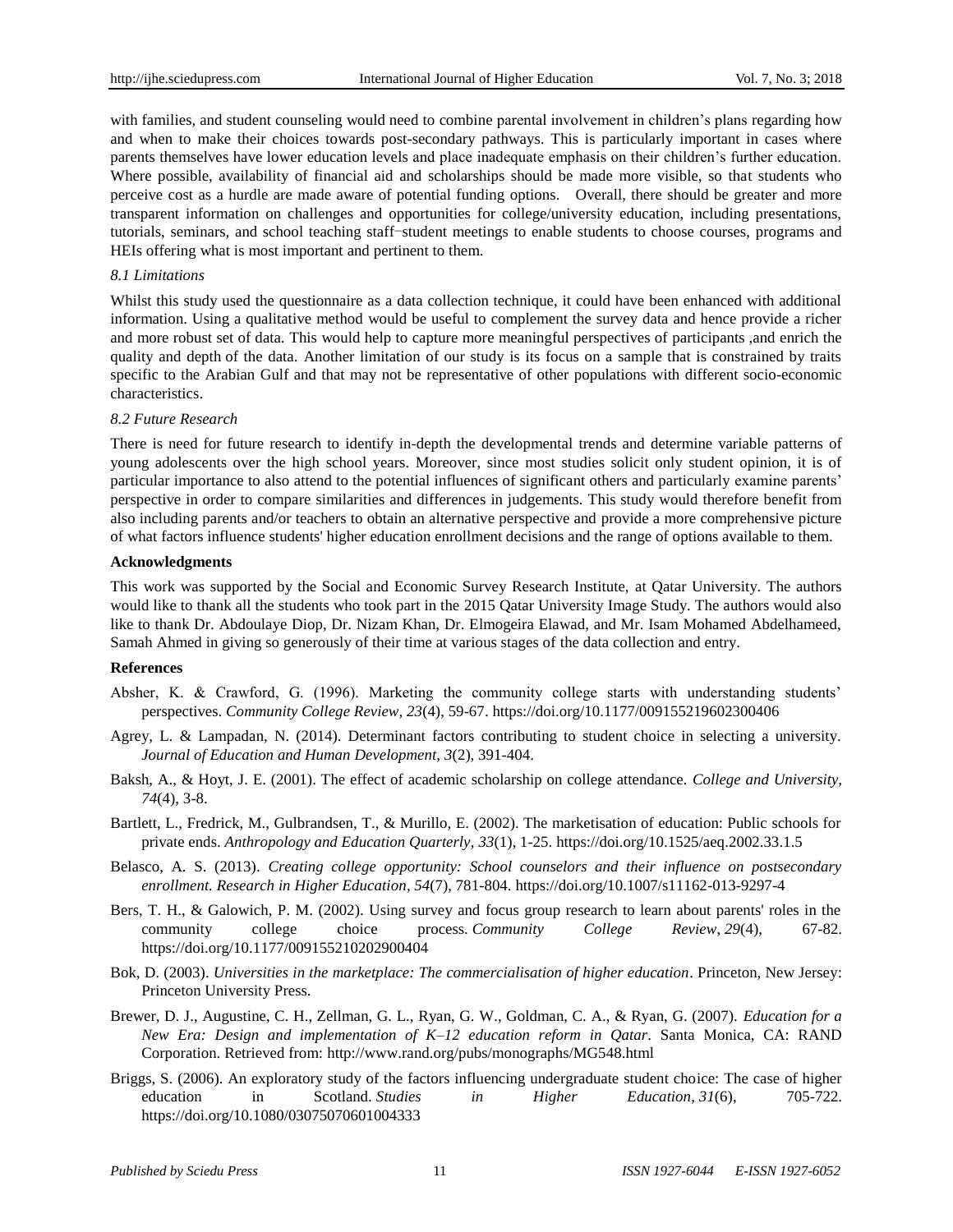- Brennan, L. (2001). *How prospective students choose universities: A buyer behaviour perspective* (Unpublished doctoral dissertation). The University of Melbourne, Australia.
- Cabrera, A. F., & La Nasa, S. M. (2000). Understanding the college-choice process. *New Directions for Institutional Research*, *2000*(107), 5-22.<https://doi.org/10.1002/ir.10701>
- Cabrera, A. F., & La Nasa, S. M. (2001). On the path to college: Three critical tasks facing America's disadvantaged. *Research in Higher Education, 42*(2), 119-149. <https://doi.org/10.1023/A:1026520002362>
- Ceja, M. A. (2001). Applying, choosing, and enrolling in higher education: Understanding the college choice process of first-generation Chicana students (Unpublished doctoral dissertation). The University of California, Los Angeles, USA.
- Ceja, M. (2004). Chicana college aspirations and the role of parents. *Journal of Hispanic Higher Education, 3*(4), 1-25. <https://doi.org/10.1177/1538192704268428>
- Ceja, M. (2006). Understanding the role of parents and siblings as information sources in the college choice process of Chicana students. *Journal of College Student Development*, *47*(1), 87-104. <https://doi.org/10.1353/csd.2006.0003>
- Charise, A. (2007). More English, less Islam? An overview of English language functions in the Arabian/Persian Gulf. University of Toronto Website, Retrieved from http://homes.chass.utoronto.ca/~cpercy/courses/eng6365-charise.htm
- Chatfield, H. K., Lee, S. J., & Chatfield, R. E. (2012). The analysis of factors affecting choice of college: A case study of University of Nevada Las Vegas Hotel college students. *Journal of Hospitality & Tourism Education*, *24*(1), 26-33.<https://doi.org/10.1080/10963758.2012.10696659>
- Chenoweth, E., & Galliher, R. V. (2004). Factors influencing college aspirations of rural West Virginia high school students. *Journal of Research in Rural Education*, *19*(2), 1-14. Retrieved from <http://www.jrre.psu.edu/articles/19-2.pdf> [Google Scholar](http://scholar.google.com/scholar_lookup?hl=en&publication_year=2004&issue=2&title=Factors+influencing+college+aspirations+of+rural+West+Virginia+high+school+students&)
- Cho, S. J., Hudley, C., Lee, S., Barry, L., & Kelly, M. (2008). Roles of gender, race, and SES in the college choice process among first-generation and nonfirst-generation students. *Journal of Diversity in Higher Education, 1*(2), 95-107.<https://doi.org/10.1037/1938-8926.1.2.95>
- Cohen, P. (2016, May 10). It's a tough job market for the young without college degrees. *The New York Times*. Retrieved that the contract of the contract of the contract of the contract of the contract of the contract of the contract of the contract of the contract of the contract of the contract of the contract of the contract of [https://www.nytimes.com/2016/05/11/business/economy/its-a-tough-job-market-for-the-young-without-college](https://www.nytimes.com/2016/05/11/business/economy/its-a-tough-job-market-for-the-young-without-college-degrees.html)[degrees.html](https://www.nytimes.com/2016/05/11/business/economy/its-a-tough-job-market-for-the-young-without-college-degrees.html)
- Chung, K. C., Fam, K. S., & Holdsworth, D. K. (2009). Impact of cultural values on young consumers' choice of international tertiary education. *Asia-Pacific Journal of Business Administration*, *1*(1), 54-67. <https://doi.org/10.1108/17574320910942178>
- Costello, A. B., & Osborne, J. W. (2005). Best practices in exploratory factor analysis: Four recommendations for getting the most from your analysis. Practical Assessment, Research, & Evaluation, 10, 1-9.
- Crist, J. T., & Powell, J. J. (2017). Higher education systems and institutions, Qatar. In J.C. Shin, P. Teixeira (Eds.), *Encyclopedia of International Higher Education Systems and Institutions* (pp. 1-5). Dordrecht, The Netherlands: Springer Science & Business Media. [https://doi.org/10.1007/978-94-017-9553-1\\_484-1](https://doi.org/10.1007/978-94-017-9553-1_484-1)
- Davignon, P. (2016). Factors influencing college choice and satisfaction among students at Christian colleges and universities. *Religion & Education*, *43*(1), 77-94.<https://doi.org/10.1080/15507394.2015.1090811>
- Drewes, T., & Michael, C. (2006). How do students choose a university? An analysis of applications to universities in Ontario, Canada. *Research in Higher Education, 47*(7), 781-800. <https://doi.org/10.1007/s11162-006-9015-6>
- Dubow, E. F., Boxer, P., & Huesmann, L. R. (2009). Long-term effects of parents' education on children's educational and occupational success: Mediation by family interactions, child aggression, and teenage aspirations. *Merrill-Palmer Quarterly* (Wayne State University. Press), *55*(3), 224-249. <https://doi.org/10.1353/mpq.0.0030>
- Dunnett, A., Moorhouse, J., Walsh, C., & Barry, C. (2012). Choosing a university: A conjoint analysis of the impact of higher fees on students applying for university in 2012. *Tertiary Education and Management*, *18*(3), 199-220. <https://doi.org/10.1080/13583883.2012.657228>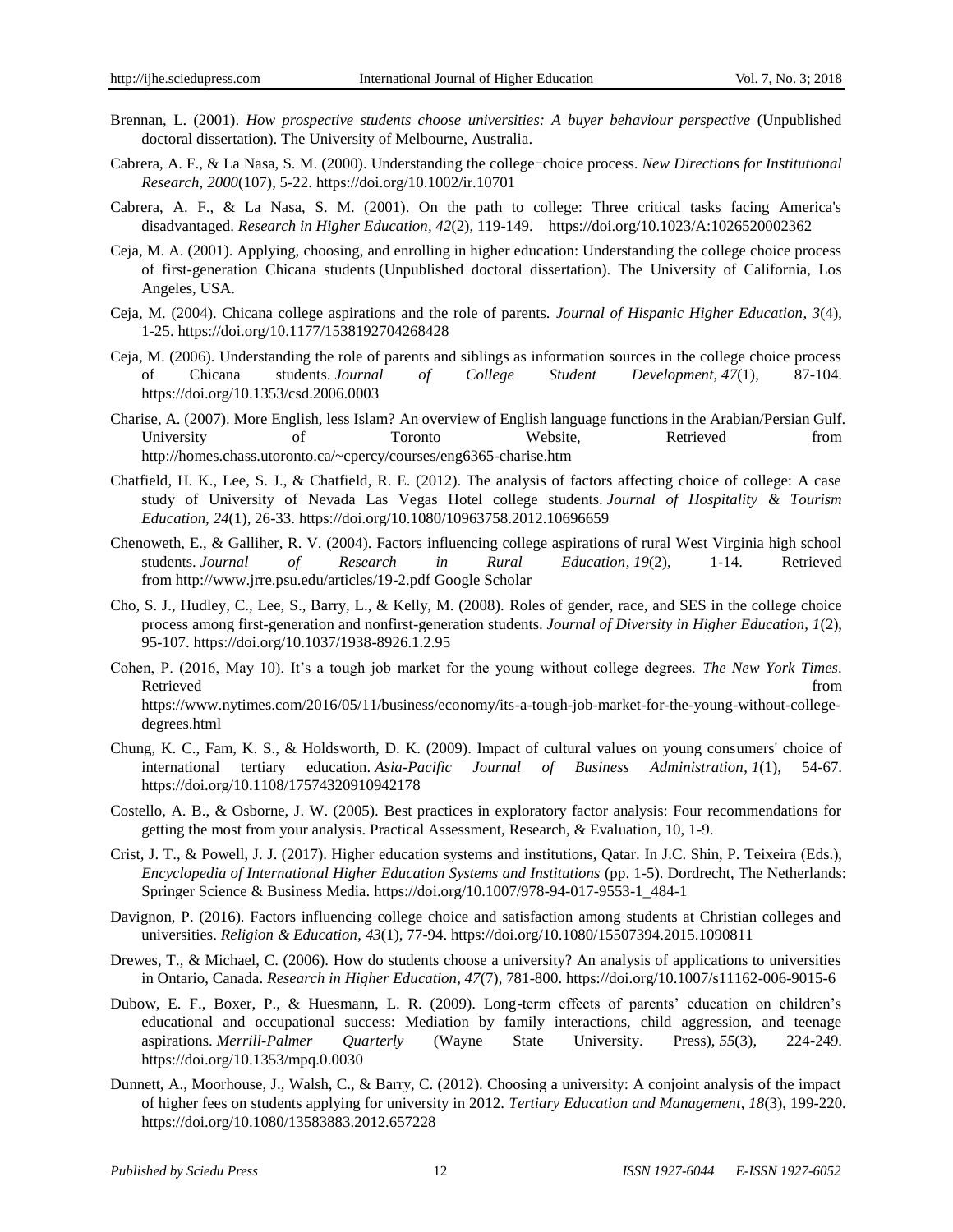- Fernandez, J. L. (2010). An exploratory study of factors influencing the decision of students to study at Universiti Sains Malaysia. *Kajian Malaysia: Journal of Malaysian Studies*, *28*(2), 107-136.
- Field, A. (2009). *Discovering Statistics using SPSS*. London: Sage.
- Git, A. (2014, March 20). High school diploma not enough? More companies want college grads. *MoneyWatch*. Retrieved from<https://www.cbsnews.com/news/high-school-diploma-not-enough-more-companies-want-college-grads/>
- Goldrick-Rab, S., & Pfeffer, F. T. (2009). Beyond access: Explaining socioeconomic differences in college transfer. *Sociology of Education*, *82*(2), 101-125. <https://doi.org/10.1177/003804070908200201>
- Hamrick, F. A., & Stage, F. K. (2004). College predisposition at high-minority enrollment, low-income schools. *Review of Higher Education, 27*(2), 151-168. <https://doi.org/10.1353/rhe.2003.0058>
- Hemsley-Brown, J. (1999). College choice: Perceptions and priorities. *Educational Management & Administration*, *27*(1), 85-98.<https://doi.org/10.1177/0263211X990271007>
- Holbrook, M. (2005). Marketing education as bad medicine for society: The gorilla dances. *Journal of Public Policy and Marketing, 24*(1), 134-145. <https://doi.org/10.1509/jppm.24.1.143.63906>
- Holdsworth, D. K., & Nind, D. (2006). Choice modeling New Zealand high school seniors' preferences for university education. *Journal of Marketing for Higher Education*, *15*(2), 81-102. [https://doi.org/10.1300/J050v15n02\\_04](https://doi.org/10.1300/J050v15n02_04)
- Hossler, D., Braxton, J., & Coopersmith, G. (1989). Understanding student college choice. In J. C. Smart (Ed.), *Higher education: Handbook of theory and research* (pp. 231-288). New York: Agathon Press.
- Hossler, D., Schmit, J., & Vesper, N. (1999). *Going to college: How social, economic, and educational factors influence the decisions students make*. Baltimore, Maryland: Johns Hopkins University Press.
- Hoxby, C., & Turner, S. (2013). Expanding college opportunities for high-achieving, low income students. *Education* Mext, 13(4). Retrieved **Retrieved** from <https://search.proquest.com/docview/1437312606?pq-origsite=gscholar>
- Hudson, P. (2013). *Tiptoeing through the minefield: Teaching English in higher educational institutes in the United Arab Emirates* (Unpublished doctoral dissertation). Canterbury Christ Church University, U.K.
- Johnston, T. C. (2010). Who and what influences choice of university? Student and university perceptions. *American Journal of Business Education, 3*(10), 15-24[. https://doi.org/10.19030/ajbe.v3i10.484](https://doi.org/10.19030/ajbe.v3i10.484)
- Joseph, M. & Joseph B. (2000). Indonesian students' perceptions of choice criteria in the selection of a tertiary institution: Strategic implications. *International Journal of Educational Management, 14*(1), 40-44. <https://doi.org/10.1108/09513540010310396>
- Kamel, E., & Qazi, S. (2015, 08 March). Qatar's universities are too expensive for many expats. *Al-Fanar Media* Retrieved from<https://www.al-fanarmedia.org/2015/03/qatars-universities-expensive-many-expats/>
- Karmani, S. (2011). *On perceptions of the socialising effect of English medium Education on students at a Gulf Arab university with particular reference to the United Arab Emirates* (Unpublished doctoral dissertation). University of Exeter.
- Kim, D. (2004). The effect of financial aid on students' college choice: Differences by racial groups. *Research in Higher Education*, *45*(1), 43-70. <https://doi.org/10.1023/B:RIHE.0000010046.57597.43>
- Kim, D. H., & Schneider, B. (2005). Social capital in action: Alignment of parental support in adolescents' transition to postsecondary education. *Social Forces*, *84*(2), 1181-1206.<https://doi.org/10.1353/sof.2006.0012>
- Kinzie, J., Palmer, M., Hayek, J., Hossler, D., Jacob, S. A., & Cummings, H. (2004). Fifty years of college choice: Social, political and institutional influences on the decision-making process. *New Agenda Series* (Volume 5, Number 3). *Lumina Foundation for Education*. Indianapolis, IN: Lumina Foundation for Education. Retrieved from<https://www.luminafoundation.org/files/publications/Hossler.pdf>
- Krezel, J., & Krezel, Z. A. (2017). Social influence and student choice of higher education institution. *Journal of Education Culture and Society, 7*(2), 116-130.<https://doi.org/10.15503/jecs20172.116.130>
- Lagrosen, S., Seyyed-Hashemi, R., & Leitner, M. (2004). Examination of the dimensions of quality in higher education. *Quality assurance in education, 12*(2), 61-69. <https://doi.org/10.1108/09684880410536431>
- Lang, W. D. (2009). Articulation, transfer, and student choice in a binary post-secondary system. *Higher Education, 57*(3), 355–371. <https://doi.org/10.1007/s10734-008-9151-3>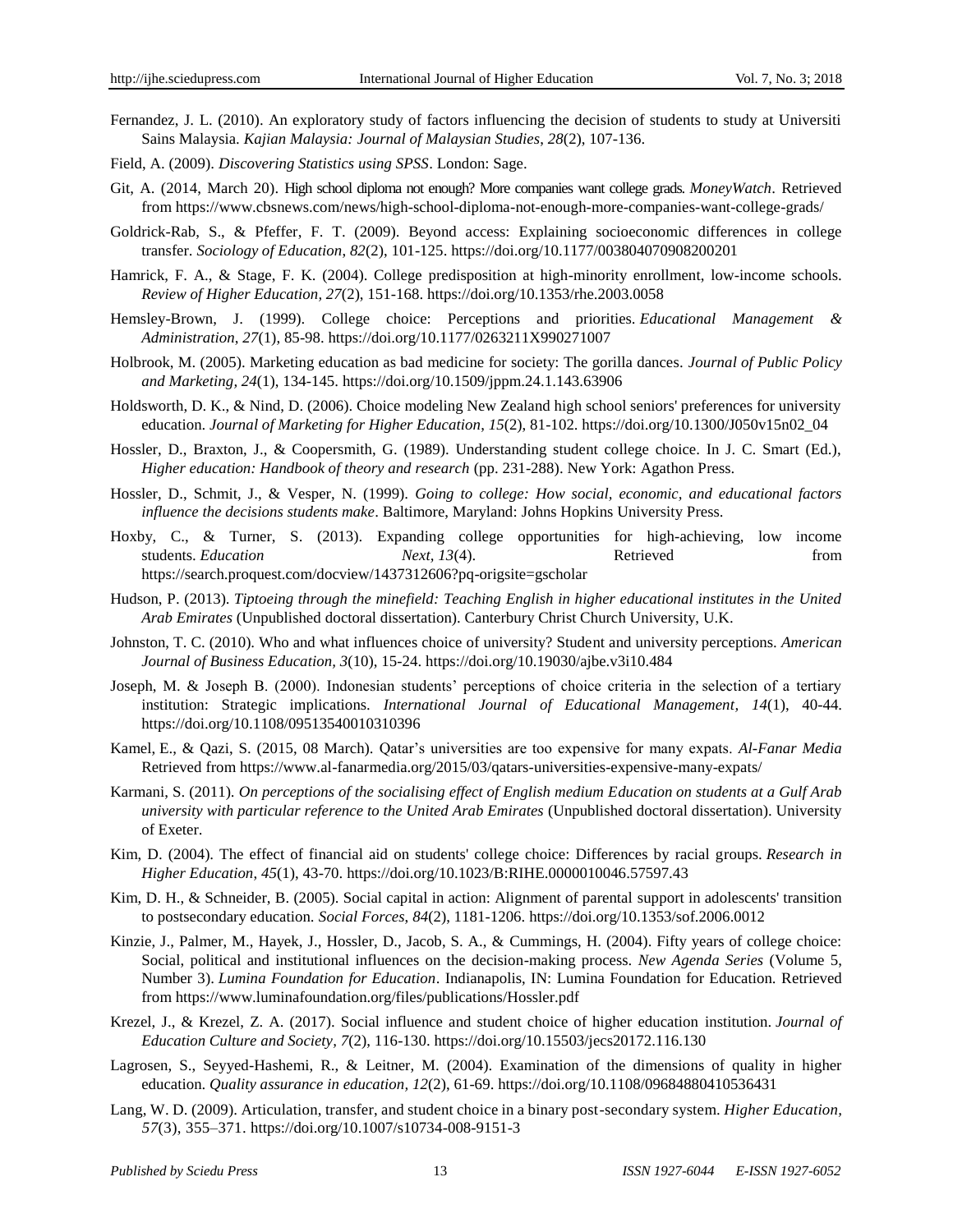- Lovenheim, M. F., & Reynolds, C. L. (2013). The effect of housing wealth on college choice: Evidence from the housing boom. *Journal of Human Resources, 48*(1), 1-35. <https://doi.org/10.1353/jhr.2013.0001>
- Maringe, F. (2006). University and course choice: Implications for positioning, recruitment and marketing. *International Journal of Educational Management, 20*(6), 466-479. <https://doi.org/10.1108/09513540610683711>
- Mazzarol, T. W., Choo, S., and Nair, V. S. (2001). *Australia and the Indian postgraduate science & technology market: Examining why Indian students choose to study in countries other than Australia*. Canberra, Australia: Australian Education International Department of Education, Training and Youth Affairs (DETYA).
- McDonough, P. M. (1997). *Choosing colleges: How social class and schools structure opportunity*. Albany: State University of New York Press.
- Ministry of Development Planning and Statistics (2017). *Sukkan or better life*. Population Newsletter, 35. Retrieved from [https://www.mdps.gov.qa/en/statistics1/pages/default.aspx.](https://www.mdps.gov.qa/en/statistics1/pages/default.aspx)
- Ministry of Development Planning and Statistics (2018). Population archive. Retrieved from <https://www.mdps.gov.qa/en/statistics1/StatisticsSite/pages/population.aspx>
- Moogan, Y., & Baron, S. (2003). An analysis of student characteristics within the student decision making process. *Journal of further and Higher Education, 27*(3), 271-287[. https://doi.org/10.1080/0309877032000098699](https://doi.org/10.1080/0309877032000098699)
- Newman, F., Couturier, L., & Scurry, J. (2004). *The future of higher education: Rhetoric, reality, and the risk of the market*. San Francisco: Jossey-Bass.
- Noel-Levitz (2012). *Why did they enroll? The factors influencing college choice*. National Research Report. Coralville, Iowa: Iowa: Author. Retrieved from [https://www.ruffalonl.com/documents/shared/Papers\\_and\\_Research/2012/2012\\_Factors\\_to\\_Enroll.pdf](https://www.ruffalonl.com/documents/shared/Papers_and_Research/2012/2012_Factors_to_Enroll.pdf)
- Nora, A. (2004). The role of habitus and cultural capital in choosing a college, transitioning from high school to higher education, and persisting in college among minority and nonminority students. *Journal of Hispanic Higher Education, 3*(2), 180-208. <https://doi.org/10.1177/1538192704263189>
- Paulsen, M. B., & John, E. P. S. (2002). Social class and college costs: Examining the financial nexus between college choice and persistence. *The Journal of Higher Education, 73*(2), 189-236. <https://doi.org/10.1080/00221546.2002.11777141>
- Perez, P. A., & McDonough, P. M. (2008). Understanding Latina and Latino college choice: A social capital and chain migration analysis. *Journal of Hispanic Higher Education, 7*(3), 249-265. [https://doi.org/10.1177/1538192708317620](https://doi.org/10.1177%2F1538192708317620)
- Perna, L. W. (2006). Studying college access and choice: A proposed conceptual model. In J. C. Smart (Ed.), *Higher education: Handbook of theory and research, 21* (pp. 99–157). New York: Springer.
- Perna, L. W., & Steele, P. E. (2011). The role of context in understanding the contributions of financial aid to college opportunity. *Teachers College Record, 113*(5), 895-933.
- Plank, S. B., & Jordan, W. J. (2001). Effects of information, guidance, and actions on postsecondary destinations: A study of talent loss. *American Educational Research Journal, 38*(4), 947-979. [https://doi.org/10.3102/00028312038004947](https://doi.org/10.3102%2F00028312038004947)
- Price, I. F., Matzdorf, F., Smith, L., & Agahi, H. (2003). The impact of facilities on student choice of university. *Facilities, 21*(10), 212-222. <https://doi.org/10.1108/02632770310493580>
- Rockwell, C. (2011). Factors affecting parental involvement with children's education: a qualitative study of parent's socioeconomic status, level of education, and parent-school relationship. *Perspectives (University of New Hampshire)*, 94-98.
- Rostron, M. (2009). Liberal arts education in Qatar: Intercultural perspectives. *Intercultural Education*, *20*(3), 219-229.<https://doi.org/10.1080/14675980903138517>
- Sharrock, G. (2000). Why students are not 'just' customers. *Journal of Higher Education Policy and Management, 22*(2), 149-164. <https://doi.org/10.1080/713678141>
- Smoke, K. (2013). The effect of parent's education on the educational aspirations of college students. *Academic Forum, 31*, 2013-14.